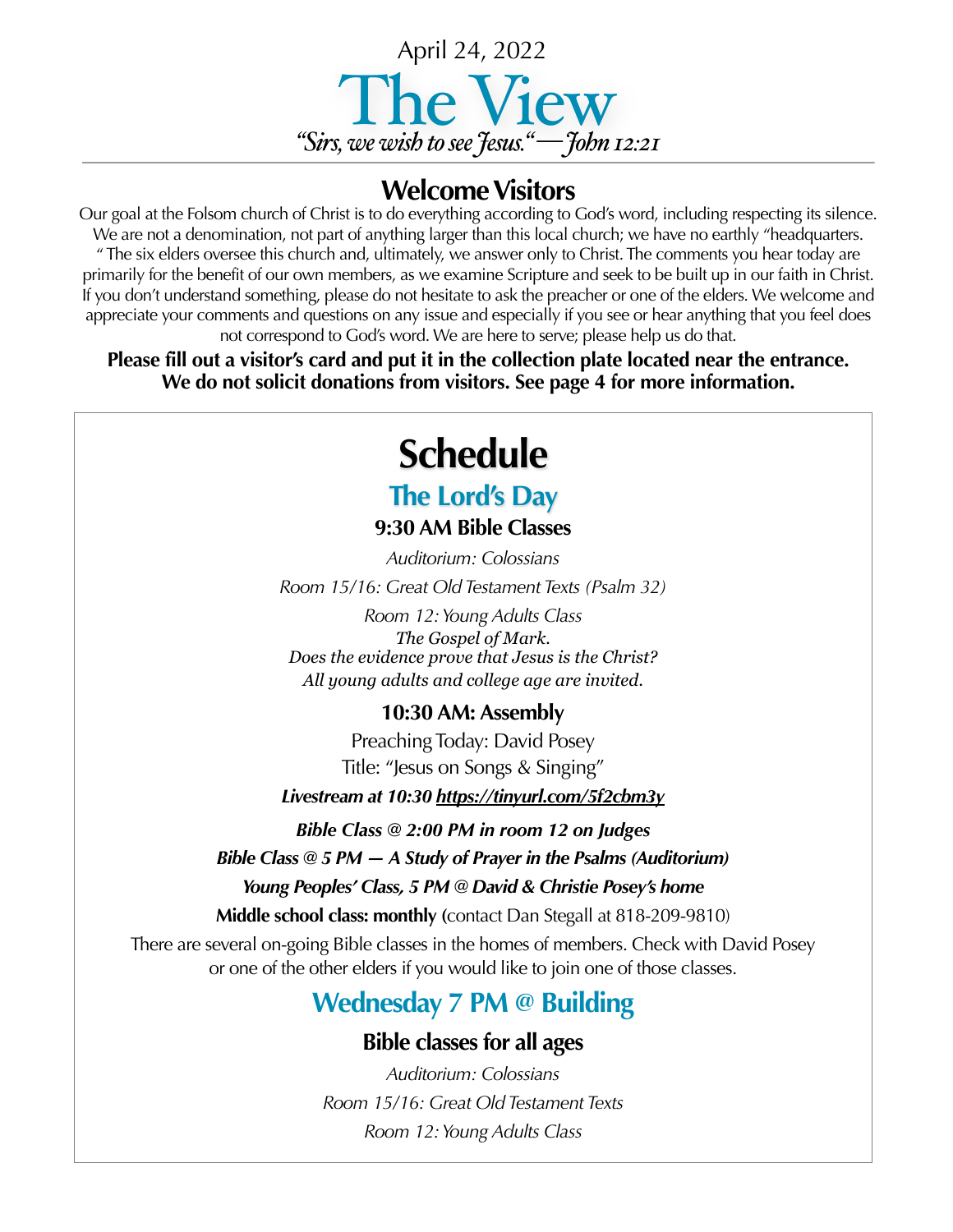

**April 29-May 1, 2022** Registration Link: <https://tinyurl.com/23995x79>

## **Culture**

From Cultural Translator, April 22, 2022

#### **Signing Off**

**What it is:** A surprising number of teens are opting out of social media altogether, calling it out as a toxic and harmful habit.

Why it's trending: For the most part, teens are not oblivious to the impact that social media has on their mental health. Internal Instagram data revealed how the app can psychologically impact young girls (specifically, that Instagram makes teen girls feel worse about their bodies, and that [experts] blame the platform for anxiety, depression, and suicidal thoughts). But they do recognize how the apps make them feel during and after use. A story in the *New York Post\** mostly interviewed students at Columbia University, some of whom expressed that deleting social media apps for months at a time or simply not logging in at all made them feel more productive. One interviewee called social media a "total waste of time," while another indicated that the exhausting process of creating content was simply too depressing. The evidence for this trend is mainly anecdotal at this point, but it will be interesting to see if TikTok, Snapchat and the like see a major decrease in new users in the next year or two.

\* Gen Z is social distancing — from social media. Zoomers are things are taking a stand against all-consuming apps such as Tik-<br>Tok and Instagram. Calling them "toxic" and "obsessive," these young people say they're regaining control of their time by step- ping away from the scroll.

## **Poison Pills**

What it is: Drug use among teens is down, statistically, but overdose deaths are up.

Why it's so important to talk to your teen: Teens are engaging in less high-risk behaviors, but that doesn't mean that they're safe from contaminated drugs. Many things about the American opioid crisis are nuanced and complicated, but this isn't. This is about fentanyl, a synthetic opioid that's about a hundred times stronger than morphine. A newly-[published study](https://info.axis.org/e3t/Ctc/2J+113/ctRz004/VW8SLY6WBX01W21CB-w6P3L9zV1-ywc4J9VNfN4HzmfZ3q3phV1-WJV7CgK_TN5vXCcdY-03CW1KwJ8b5HBBVWW5hhFgj6z3ZJrN9fvgsMGfWrDW4nFwZn5TvQfqW7XqrVt452C1bW695nrk8jtvFdW1t-Wtl6cCwHMW4Dvm0P1F8BzWW4ZRhqC7m9nX-W8pTzZD8Rk9H-W70gWC76bnJvQW7z7RWS8Z-6g0W3jVKg97HPJqqW4vk08T3g1BlyW30j5XQ28MXcFW5WgvP_2BQvl-Vb2fK01qsv0yW3k0TWV6W_p6KN3jygpwmQhs_W6-dpZ12lzmGMW8lhSPB55n5FDW5BXJLH1TtyvHW9ch-976fMnLYW5w8KqV36C3hgW6swHb23jKCvMVF3Nvp8bqF3mW4q7mPP8D6s7T3fFh1) conducted by a group of academic researchers analyzing real-time data found that federal seizures of fentanyl surged by 4,850 percent. The number of individual seizures related to fentanyl pills jumped by 834 percent. These pills are

disguised to look exactly like prescription pills and often they are purchased from dealers off of Snapchat. In one particularly heartbreaking instance, the sixteen-year-old son of TV host Laura Berman took a single pill of what he thought was the common anti-anxiety drug Xanax. He never woke up. Many teens assume prescription pills are safe because, they reason, they were prescribed to *someone*. It's essential that teens understand the risks of street drugs and how often they are being tampered with.

## **Slang of the Week**

On one: originally referring to being on drugs with the "one" being a pill, this slang is now mostly used as a reference to acting high, feeling strong, or being silly. (Ex: "I'm actually about to pick up that wet towel before my mom finds it laying around. I must be on one right now.")

## **Judging**

Here are some questions to hopefully get some conversation going with your teens:

- Why do you think it's so easy to judge by appearances?
- Have you ever judged someone by their appearance and later found out you were wrong?
- Going back to the top part, do you know how to tell if something is safe to ingest?

#### **Hopeless**

44 percent of teens report feeling sad and hopeless, according to a [report published this month](https://info.axis.org/e3t/Ctc/2J+113/ctRz004/VW8SLY6WBX01W21CB-w6P3L9zV1-ywc4J9VNfN4HzmfG3q3n_V1-WJV7CgFGZW9bbTJM6nLXwdN25VMjMFHTqZW8YGscn7RSX14W63FdtW4DrnfPW7vGJsJ1k-cl9N56qyrmWjp45W8d1l9v7N9rTXF6wXvvPS1jMVrpYFq5bW5z0W3Vt7rF1mBQGSW6yWcxt13vzkDVjZ5sz1bZ-1TW8cs4pR4FBS5hW4-1jh86_F4p5W4zrZyK9hGhqgW3RYns_6cD9YsW1rcYgB29lLJ8N7HxsMwfVLbPW8h5Vzc5td6VGW97xRWD69LkGPW6_Tp1h4jkRsKW8CrXqG4CNBZwW8JkKly52gHBnW54Jwzy7NV--bW4_K9v47V8KWVW2qdYwx1ZbPG73cnQ1) by the CDC. Many outlets and organizations have been saying for months that teens are in a collective state of crisis, but this report solidifies just how dire things have become amongst a huge cohort of young people. As we seek to offer help to teens, it is useful to know the degree to which they are really suffering, even as we acknowledge the many individual variables that contribute to each person's mental health. (A study at Johns Hopkins point to the impact of Covid19 lockdowns as the source of this serious issue. See<https://tinyurl.com/4ftn8vdt>—*dp*).